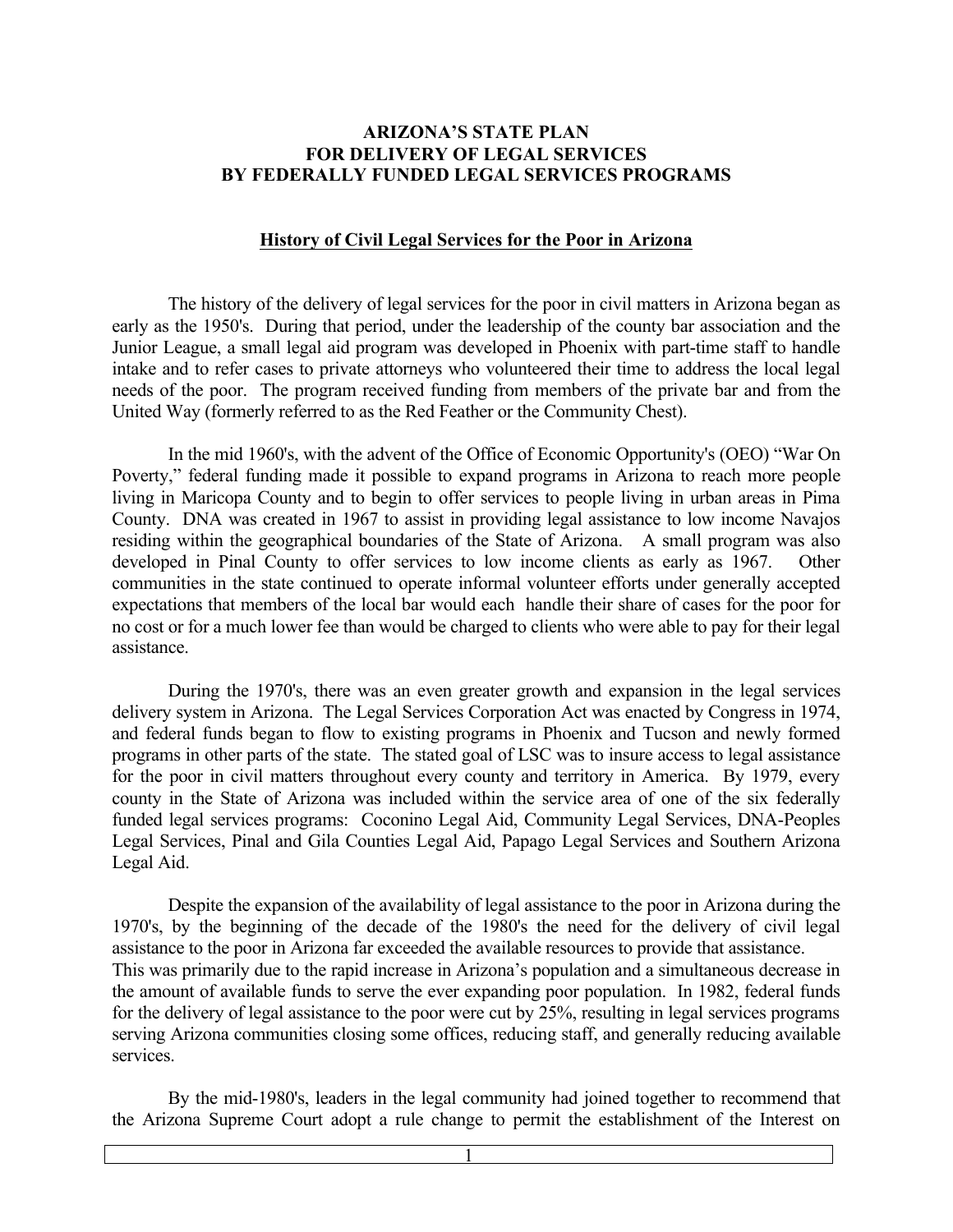Lawyers' Trust Account (IOLTA) program as an additional source of funding for legal assistance to the poor. The advent of IOLTA funding lessened to some extent the impact of federal funding losses. It was funding from IOLTA which enabled legal services programs to place more emphasis on creating a statewide delivery network. It created growth in pro bono programs in the urban areas and provided the impetus for the development of pro bono programs co-sponsored by the local bar associations in the rural areas. IOLTA funding also reached out to provide financial support to specialized programs that serve populations previously unserved or underserved by the federally funded legal services programs ( i.e., low income immigrants to the United States, migrant farm workers, Native Americans living on reservations throughout the state, the disabled, the homeless, and residents of rural communities). By the end of the 1980's, the growth in IOLTA funding reached its peak with grants totaling \$1.7 million, and the legal community joined with legal service program advocates to concentrate on increasing the availability of legal services by encouraging lawyers to become more involved in providing pro bono assistance to the poor in their communities.

The 1990 census revealed a substantial increase in Arizona's poor population and a corresponding increase in the demand for legal assistance to those individuals and families without the resources to pay for it. Domestic violence and homelessness were identified as significant problems plaguing both urban and rural communities, and these problems were exacerbated by isolation and language and cultural barriers for the Native American and migrant populations in the state. While federal funding for legal services remained stagnant, in 1992, due to a drastic decline in interest rates, the IOLTA funding took a significant downturn, resulting in legal services programs suffering a 25%- 50% decrease in funding from the IOLTA program in less than a year. This crisis prompted federally funded programs and the legal community to focus increased energy on the development of programs designed to increase lawyer participation in delivering legal services, while supporting the preservation and enhancement of the network of staff attorneys maintained by the federally funded legal services programs.

In 1993, the Legal Services Corporation began to utilize the results of the 1990 Census to allocate its funds. As a result, the increase in the population resulted in Arizona programs receiving an increase in their federal funding. For most of the legal services programs, this served to replace the loss of IOLTA funding and helped to preserve the statewide network of pro bono programs. Through innovations in the delivery system and assistance from private attorneys, the programs developed a statewide network that insured access to some legal assistance in civil matters was available in every county and for every Indian tribe in the State of Arizona.

In 1996, despite the existence of a statewide delivery system created by the six federally funded legal services programs and supported by the pro bono efforts of the private bar, there is a need for legal services in Arizona to undergo major changes. This will be necessary for several reasons. First, there will be a significant reduction in federal funding for legal services programs. Second, there will be massive changes in the policies and laws that affect the lives of low-income people. Third, based upon current Congressional actions there will be significant new restrictions on the legal work permitted by legal services programs which receive LSC funding. And lastly, LSC has requested that states undergo a planning process which would result in submission of this plan to LSC making recommendations for design, configuration and operation of legal services in Arizona. LSC has indicated its intentions to utilize the recommendations in making its decisions to fund legal services programs in 1996.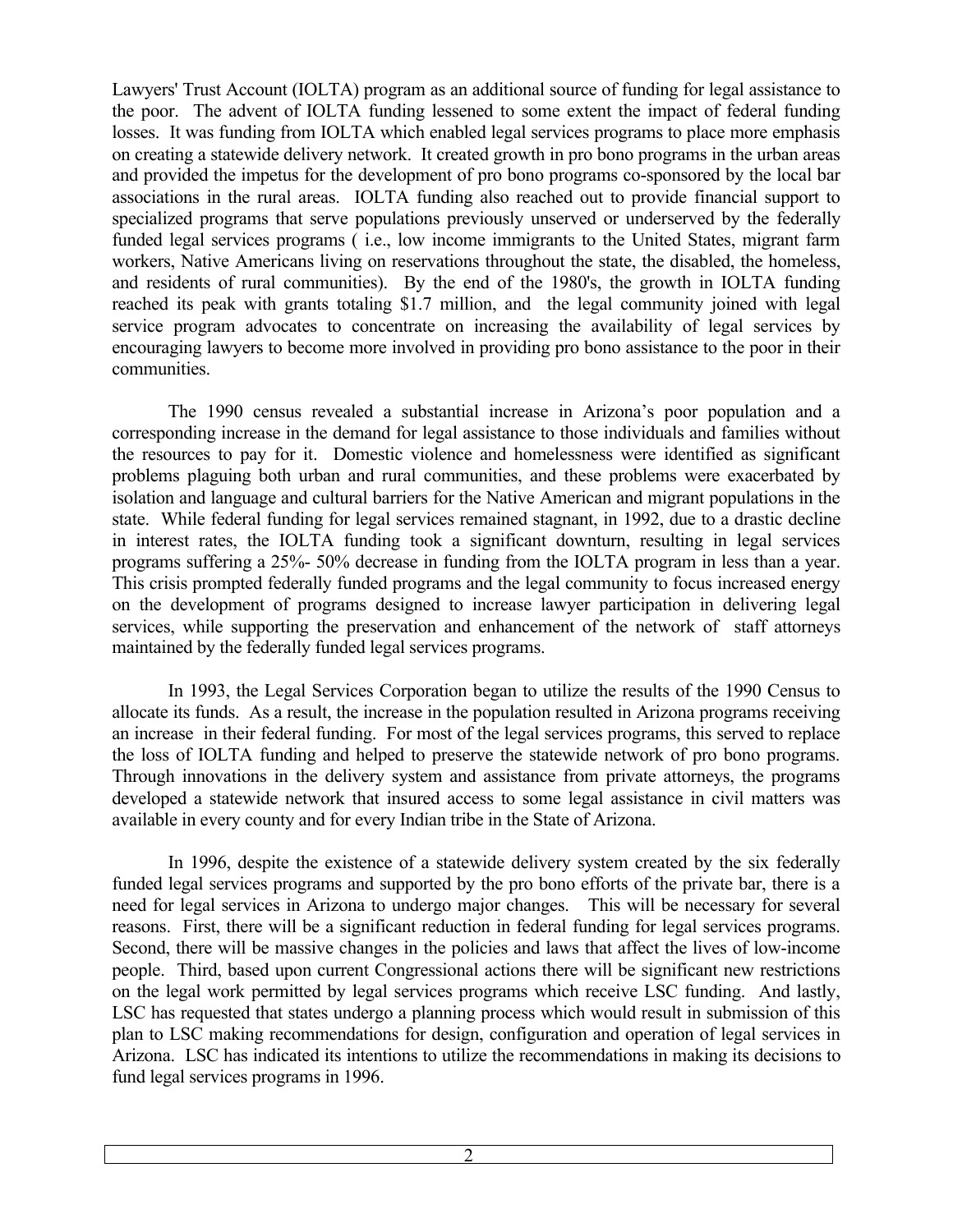## **How Legal Services Works in Arizona in 1995**

In Arizona, LSC awards funds to six field or Native American programs to provide direct service to low-income clients in every county in the state: Coconino Legal Aid, Community Legal Services, Pinal and Gila Counties Legal Aid Society, Papago Legal Services, DNA-People's Legal Services and Southern Arizona Legal Aid.

Each of the field programs is a private, non-profit corporation governed by a volunteer board of directors. Pursuant to LSC regulations, each board of directors includes lawyers appointed by the state or local bar associations, and representatives from the community who are financially eligible to be served by the program. The boards of directors annually approve priorities for the allocation of program resources, operating budgets, income eligibility guidelines for clients, and other policies which govern the operation of the programs.

The six legal services programs provide services through offices and intake sites across Arizona, and on the reservations. Staff includes attorneys, tribal advocates, paralegals, secretaries, outreach workers, intake workers, receptionists, clerks, and other professionals.

In order to qualify for legal assistance from one of the legal services programs, an applicant must have income less than 125% of the federal poverty level; reside in one of the counties or on one of the reservations that the programs serves; and have a legal problem which falls within the program's priorities which have been adopted by the programs' local board of directors.

# **Legal Service Programs in Arizona**

*Coconino Legal Aid* - CLA provides free legal services to low-income persons in Coconino County, the second largest county in the United States. CLA staff work out of an office in Flagstaff and also regularly hike ten miles into the Grand Canyon to provide services to members of the Havasupai Tribe. Staff also travel north of the Grand Canyon to serve the residents of Fredonia, Arizona and the Kaibab-Paiute Tribe, and west to Peach Springs to serve the Hualapai Tribe.

Almost 21,000 persons lived in poverty in Coconino County in 1990. Coconino employs six staff persons, including three attorneys. CLA's case priorities include family law, consumer, housing and income maintenance. CLA promotes private attorney involvement by referring individual cases, coordinating CLA's Law Day dial-a-lawyer project and through private attorney workshops for domestic violence case workers. To further expand services with limited resources, CLA staff conduct monthly divorce workshops and community education seminars on topics of concern to low-income residents such as tenants' rights, how to finance an automobile and how to obtain orders of protection.

*Community Legal Services* - CLS provides legal services to the largest population of indigent and low-income people in the State of Arizona. Based upon information provided by the 1990 Census Report, more than 309,000 people or 50% of Arizona's poverty population reside in the five counties served by CLS: Maricopa, Mohave, Yavapai, Yuma and La Paz. CLS also serve Native Americans who reside off-reservation in Maricopa County, and migrant farm workers, regardless to where they work or reside in the State of Arizona.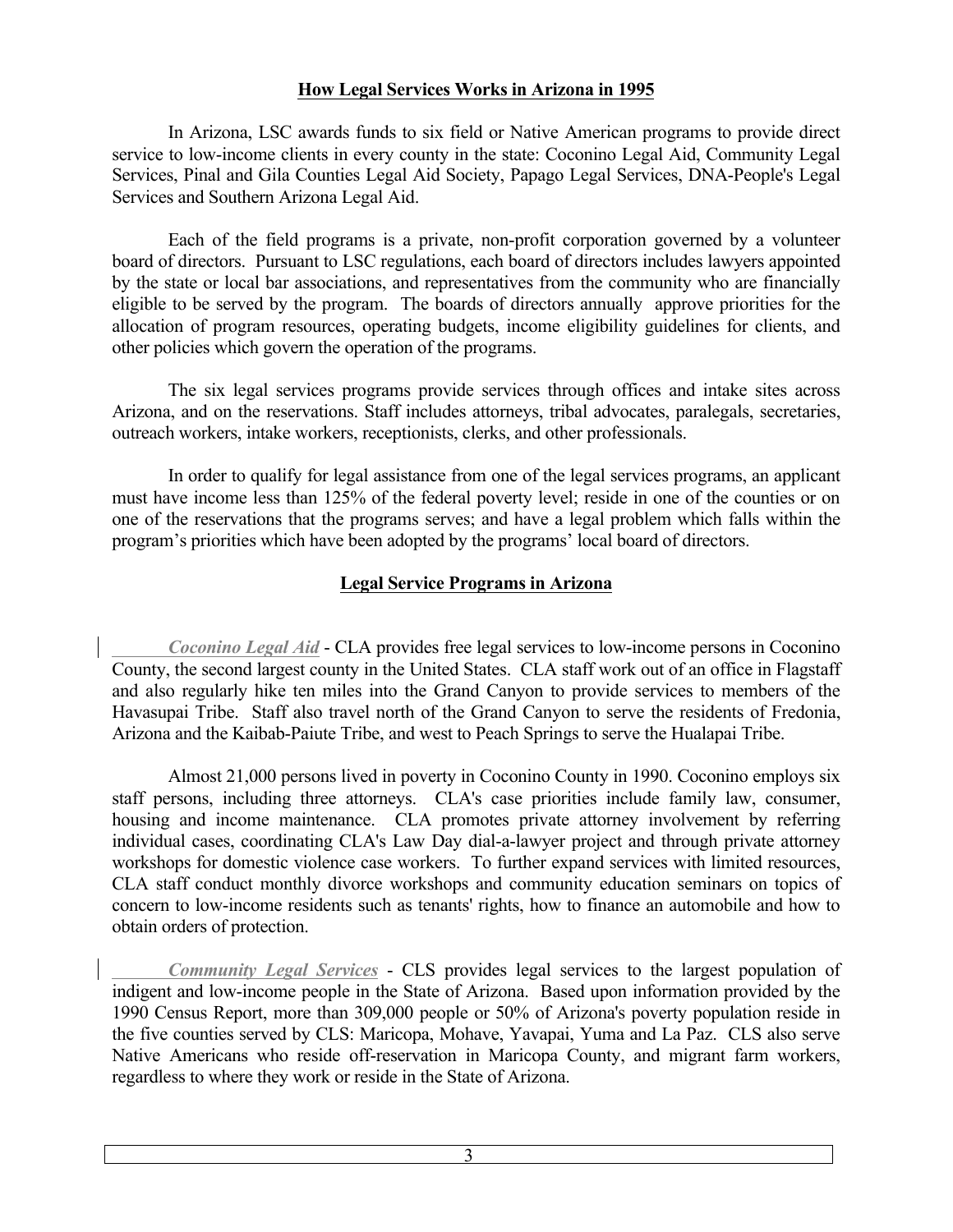CLS provides service to these communities from nine offices with seventy-three staff members, including twenty-seven attorneys. Each of these offices include a minimum of 2 attorneys, 1 paralegal, 1 secretary, and 1 intake/receptionist. Each office also provides a full-range of services which includes advice, brief service, self-help divorce clinics, community education materials, and individual direct representation of clients in court and administrative proceedings.

CLS' primary case priorities include family law, housing, government benefits (including health, Supplemental Security Income (SSI), Aid to Families with Dependent Children (AFDC), Food Stamps and General Assistance), consumer law, and education.

CLS currently serves the general population of Maricopa County through three offices located in Mesa, Central Phoenix and Peoria. CLS' clients are also served through the Volunteer Lawyers Program which has a panel of 900 private attorneys. Through the VLP, individuals receive services for consumer, bankruptcy, debt collection, housing, domestic relations, probate and tort defense problems from practicing volunteer attorneys in Maricopa County.

The Urban Indian Law Project serves Native Americans living off-reservation in Maricopa County. Staff provides a full-range of general legal representation with an emphasis on consumer law issues.

In Mohave County, CLS opened satellite offices in Bullhead City and Lake Havasu City to provide greater access to services for those communities. In La Paz County, the Yuma office staff travels to Parker to interview clients, provide advice and brief service, and to offer divorce workshops.

The CLS Farm Worker Program represents the very poorest of Arizona's migrant working population. The average earnings of a farm worker is less than \$3,500 per year. According to the survey conducted by the Office of Program Economics of the US Department of Labor, more than 50,000 farm workers work or reside in the State of Arizona during any given year. Common problems of the seasonal and migrant farm worker are the failure of employers to pay an adequate or promised wage, lack of access to government safety net programs which are available to poor people in general, lack of adequate housing, lack of adequate transportation and lack of access to medical care.

The substantive areas of practice CLS provides are labor and employment law, public benefits, housing, health care, and migrant and bilingual education. The office provides a full-range of services which include community education materials, brief service and advice, individual direct representation of client in court, and administrative advocacy and class action litigation.

*DNA-People's Legal Services* - DNA is the largest and one of the oldest Native American legal services programs in the United States. It was established in 1967 to serve the Navajo Nation under the name Dinebeiina Nahiullna Be Agaditahe, Navajo for "attorneys who contribute to the economic revitalization of the People".

DNA also serves the Hopi Tribe and the San Juan Southern Paiute Tribe. In Arizona, DNA serves a client eligible population of approximately 100,000 low-income people from five offices. DNA serves a rural area that is as large as the State of West Virginia and that covers parts of Arizona, New Mexico and Utah. DNA closed over 7,500 cases in 1993, approximately half of which were for Arizona clients. In addition to assisting thousands of families and individuals with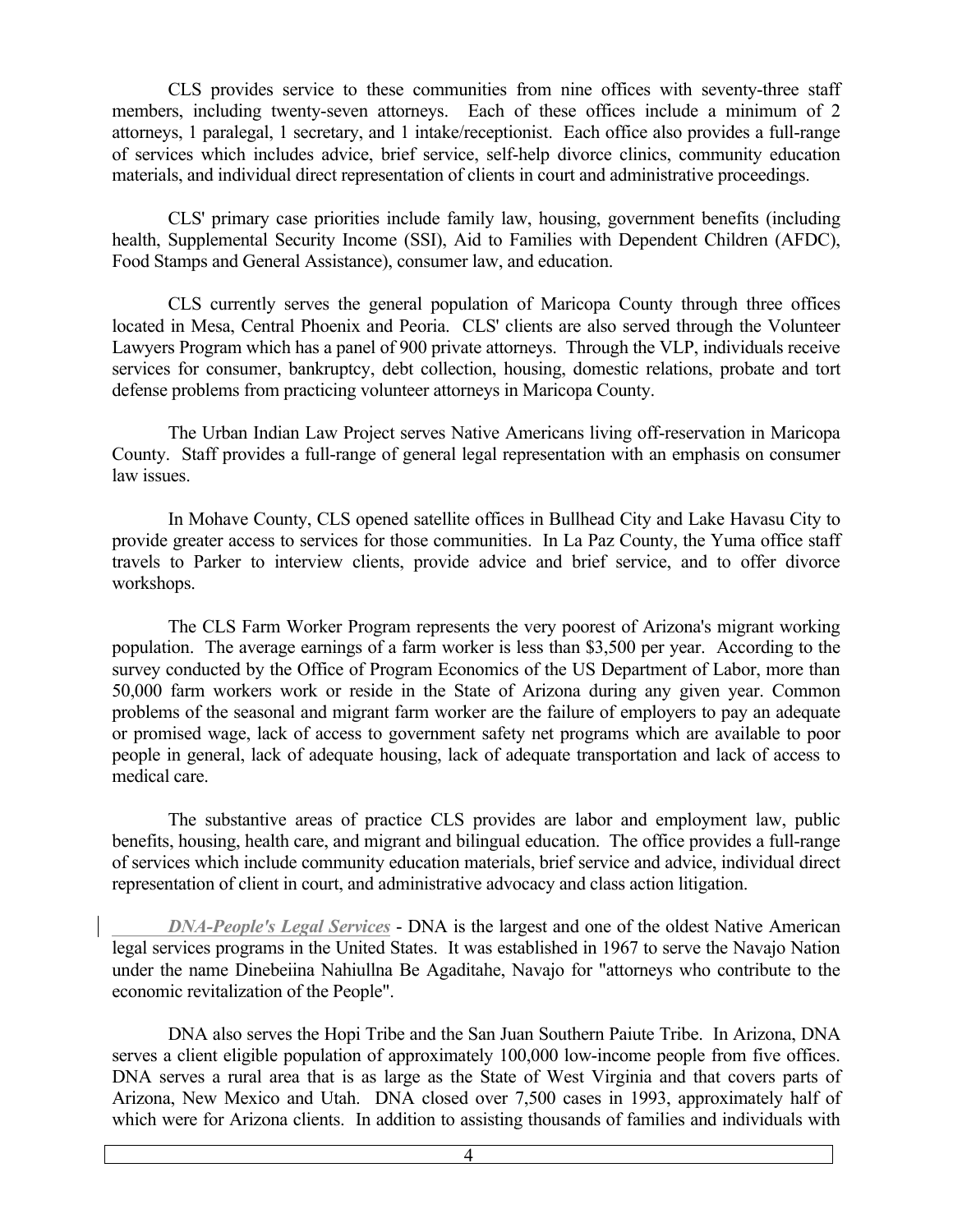civil legal needs, DNA focuses resources on cases involving issues of Indian law, including tribal sovereignty and the rights of individual tribal members.

DNA also works with other community groups to help resolve systemic problems facing people living in poverty. That work has led to the development of a Protection & Advocacy Project to serve Native Americans with disabilities, a Home Ownership Project to help develop housing opportunities, a Youth Law Project to focus on the special needs of children, and a Community Legal Education program which works to educate the community about basic legal rights.

*Papago Legal Services* - PLS serves the people in the Tohono O'odham Reservation. The reservation is the second largest in the United States with an area the size of Connecticut. Within the reservation, PLS represents all financially eligible people, whether Tohono O'odham, other Indian or non-Indian. PLS' priorities are domestic relations, probate, health, employment, housing, community development, consumer law, and public benefits. The five staff persons work out of an office in Sells, Arizona.

*Pinal & Gila Counties Legal Aid Society* - PGCLAS provides legal services to low-income persons in Pinal and Gila Counties, Native Americans from the San Carlos Apache Reservation and other reservations in Pinal and Gila Counties, and migrant farm workers from Southern Arizona. It employs nine staff attorneys or advocates, and a total of 16 persons to provide legal assistance.

Legal Aid Society's priorities are domestic relations that involve abuse, government benefits, employment/farm labor, housing, Native American issues, health, bankruptcy, and consumer protections. Currently there are offices in Coolidge, Miami, Apache Junction, Page and San Carlos. Outreach is provided on a regular basis to most outlying towns in the program's service area.

*Southern Arizona Legal Aid* - SALA serves low-income persons who live in Apache, Cochise, Graham, Greenlee, Navajo, Pima and Santa Cruz Counties through offices in Tucson, Douglas, Safford, Nogales and Lakeside. In addition, the program is the administrative office for Four Rivers Indian Legal Services, Arizona Statewide Legal Services Project, and most recently, White Mountain Indian Legal Services.

SALA's priority areas include domestic violence, consumer law, housing, health care and government benefits. SALA employs a staff of forty-nine, including twenty-one attorneys. The Pima County Volunteer Lawyers Project (a collaborative effort between the Pima County Bar and SALA) has nearly 900 private attorneys on its panel.

SALA implemented a number of projects to increase services to clients in both the urban and rural communities. In Tucson, SALA developed a pilot project intake system where attorneys are assigned to conduct intake on the telephone and can determine the need for representation, brief service or counsel and advise. Those needing representation are then referred to staff. SALA also hired a Community Education/Outreach Coordinator to expand community education efforts and develop self-help materials for persons representing themselves. The SALA office in Lakeside began an outreach program to neighboring cities of Winslow, Holbrook, St. Johns and Spingerville. SALA has also recently implemented the Legal Aid for Native Americans project which coordinates services to Native Americans program-wide.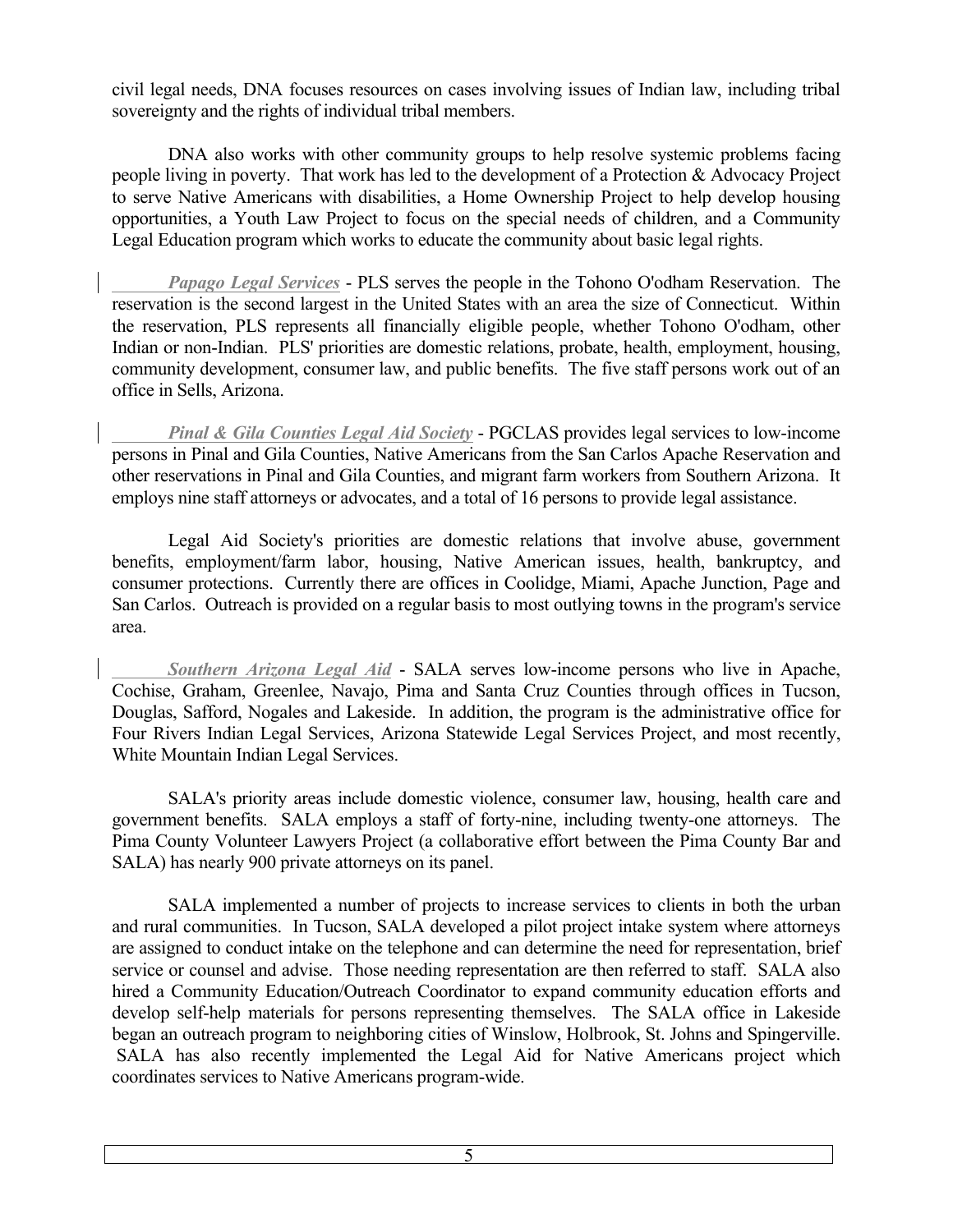Four Rivers Indian Legal Services, a component of Southern Arizona Legal Aid, serves Native Americans living on or near the Ak-Chin, Fort McDowell, Gila River, Salt River, Pascua Yaqui, Camp Verde, Cocopah and Quechan Reservations. Four Rivers' service covers approximately 817 square miles.

Four Rivers' main office is in Sacaton, the governmental center for the Gila River Indian Community. Eligible clients living on or near the Salt River and Fort McDowell Indian Communities are served out the Four Rivers' office located on the Salt River Reservation. Four Rivers has twelve staff, including four attorneys and three tribal court advocates.

Four Rivers represents clients in civil cases, with priority given to the areas of domestic relations, juvenile law, Indian law, consumer law and governmental benefits. Four Rivers' practice in Children's Court has helped clarify rights and procedures in neglect, dependency and abuse matters. Four Rivers also provides defense in criminal matters in the Gila River and Pascua Yaqui Tribal Courts. In addition to legal representation, Four Rivers has been working with the Cocopah and Quechan Communities in developing their tribal courts. Four Rivers staff also provides training to staff members of the Cocopah Social Services Department in the area of the Cocopah Children's Code.

White Mountain Indian Legal Services, a component of SALA, began serving the members of the White Mountain Apache Tribe in 1989. There are approximately 12,000 members of the tribe, of which 85%-90% are income eligible for the program's services. WMILS provides representation in both civil and criminal matters. Highest priority is given to consumer law issues, public benefits, juvenile cases, and misdemeanor criminal defense. WMILS is working to expand the community education component of their program.

### **Planning for the Future of Legal Services in Arizona**

The Legal Services Corporation has issued "Program Letters" to legal services programs, and to the state and local bar associations, requesting that the legal services programs in each state begin a statewide planning process which results in a report that will address the following nine issues:

- 1. A statewide legal services system. Operation of LSC funded programs in an integrated, statewide legal services system which meets as many needs of eligible clients as possible.
- 2. Configuration of programs. The capacity of LSC funded programs to operate in a highly efficient and effective manner to assist clients, including appropriate consideration of the consolidation of programs into entities of adequate size.
- 3. Pro Bono. The effective engagement of private attorneys in a broad range of pro bono activities, including assistance to clients in all substantive areas on both day-to day matters and more difficult and resource intensive cases.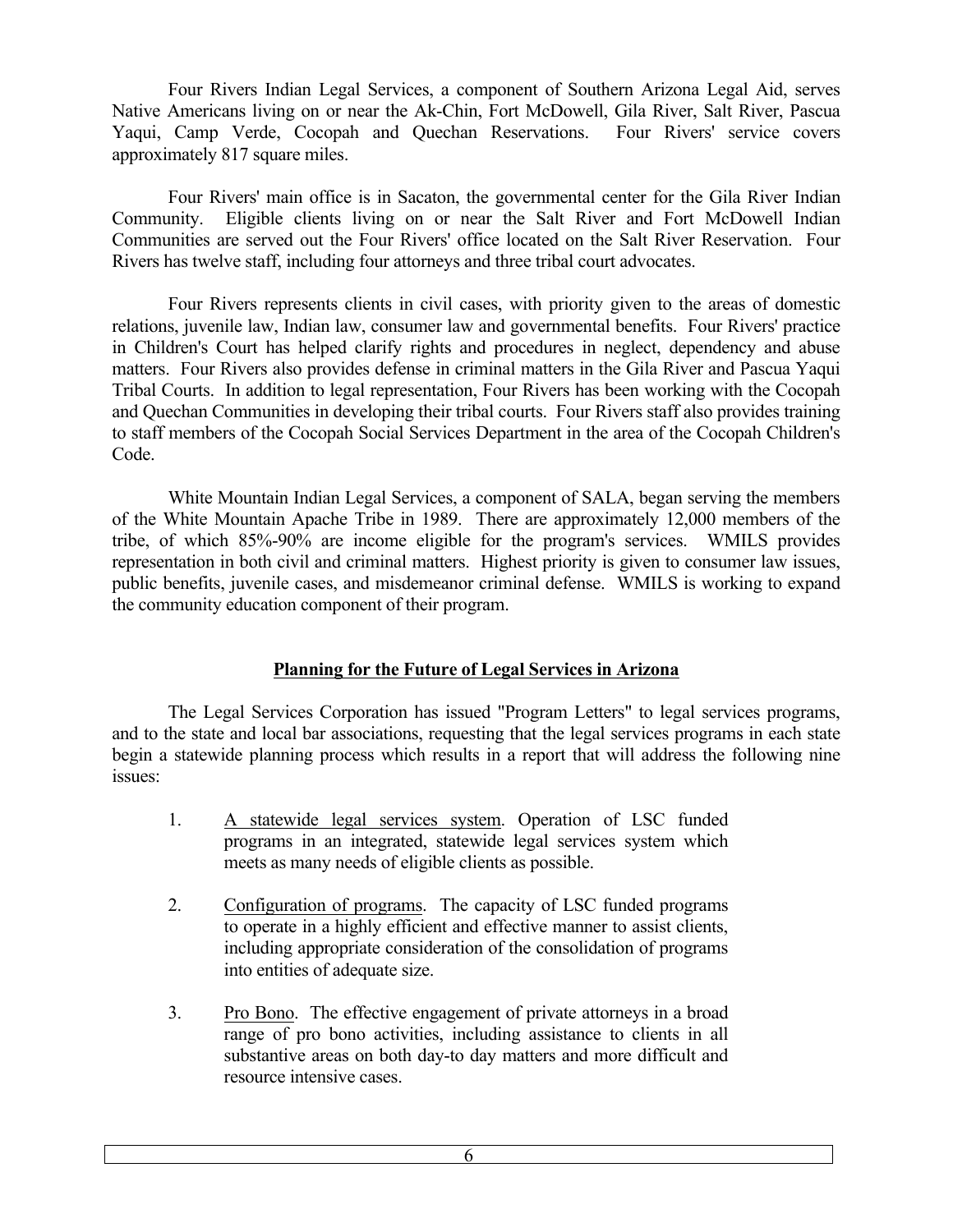- 4. Access. Consideration of how (consistent with resource limitations) to increase the efficiency of intake and the provision of advice and brief service; and to provide access for eligible persons from all parts of the state; and from special populations with access difficulties, including migrants and Native Americans.
- 5. High performance. Assuring that the performance meets the ABA Standards for Providers of Civil Legal Services to the Poor and the LSC Performance Criteria, including the dissemination of information about significant legal developments to clients and their advocates, and training of staff and volunteers.
- 6. High efficiency. Assuring the highest level of efficiency and effectiveness of the system through the utilization of technology and effective use of paralegal, clients and others.
- 7. Development and leveraging of resources. Developing and leveraging resources to increase the capacity to provide legal services in face of reduced federal funding.
- 8. Accountability. Facilitating the capacity for effective oversight and accountability to funding source and to clients.
- 9. Transition. Providing for the transition to the new system with a minimum of disruption of services to clients.

In order to respond appropriately to the LSC planning requirements, the executive directors and staff representatives from each of the six federally-funded legal services programs have been meeting since June, 1995. At a two-day meeting in August 1995, they discussed how they could plan together to maximize their resources to continue to meet the needs of the low income clients in Arizona. They continued their discussions in a statewide conference on October 26-28, 1995 which included staff, representatives from their boards of directors, clients and other agency staff. In addition, each of the LSC funded programs is examining its own situation to determine how it can reduce expenditures to remain in operation in 1996. The information provided by these processes and the input of knowledgeable and supportive members of the judiciary, local bar associations, other legal services providers, and members of the broader community will be utilized to finalize a statewide Arizona plan.

The following are recommendations by the Legal Services Committee of the State Bar of Arizona for recommendation to the State Bar of Arizona Board of Governors and the Arizona Bar Foundation Board of Directors:

1. A statewide legal services system. The Legal Services Committee finds that the current legal services programs and the pro bono network, created, in part, with funds from the Arizona Bar Foundation, provides an adequate framework for a statewide legal services system. However, to further enhance that system, the Legal Services Committee recommends the following: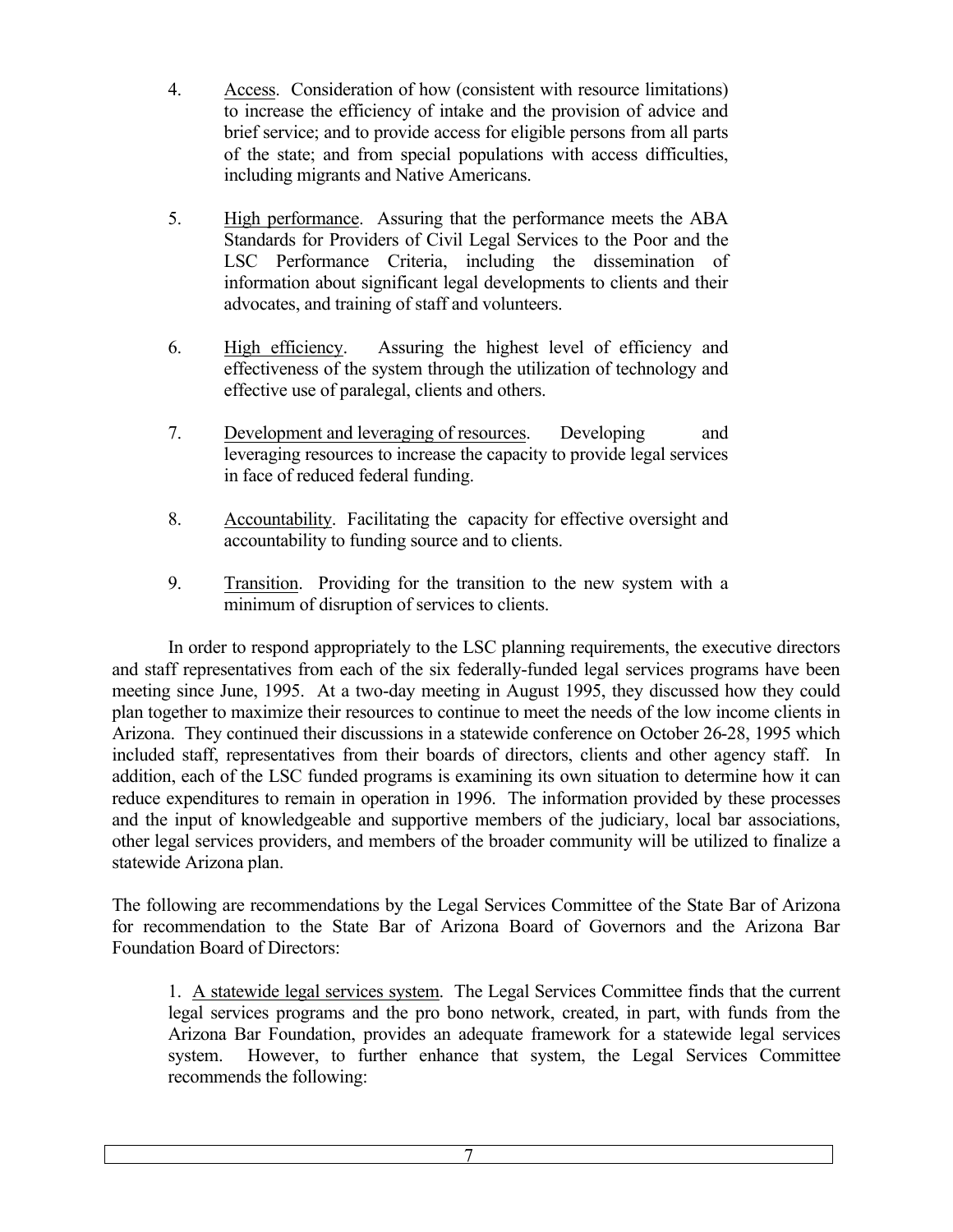· That the legal community must join with legal service providers to expand delivery mechanisms, simplify court procedures and provide more self-help activities and community legal education seminars, clinics and trainings so more poor and low-income people throughout the State of Arizona will have access to the legal system.

· That the Arizona Bar Foundation should continue to support legal services programs that provide legal representation to migrant farm workers, Native Americans, and other populations whose federal funding is threatened with immediate elimination.

· That the organized bar has an obligation to assure access to justice, but an obligation it shares with both the corporate and foundation community and the public at large.

· That there should be increased focus on court reform involving domestic relations in order to simplify proceedings and reduce the need for representation in such cases.

· That there needs to be more cooperation between all the diverse legal service organizations in Arizona, and that the Legal Services Committee of the State Bar should serve as an integral part of the ongoing process for developing the coordination of legal services statewide.

2. Configuration of programs. The Legal Services Committee recommends that the legal services community continue to explore changes in structures and configuration in programs so as to maximize resources available to serve more clients. The factors to be considered should include continuation of access to high quality services to each Arizona community, cost effective and efficient delivery of services to clients in each county or reservation and minimum disruption of services to existing client communities. In addition, the Legal Services Committee should consider:

· Consolidation of Arizona legal services programs which has been already considered by the programs themselves and is going to be implemented to a small degree.

· Ways to increase cooperation between legal services programs, in order, for example to establish a statewide specialists to act as mentors in various areas of poverty law.

3. Pro-bono. To increase the involvement of the legal community in pro-bono activities, the Legal Services Committee will recommend the establishment and implementation of a statewide Pro Bono plan. The plan will be sensitive to the difficulties associated with pro bono service to populations with specialized legal needs, and language and cultural barriers. It will recommend the engagement of pro bono attorneys in a broad range of activities including, but not limited to, direct service to individual clients, assistance in coordinating training events for legal services advocates and low-income clients, development and distribution of educational materials, serving on conflict panels, training advocates and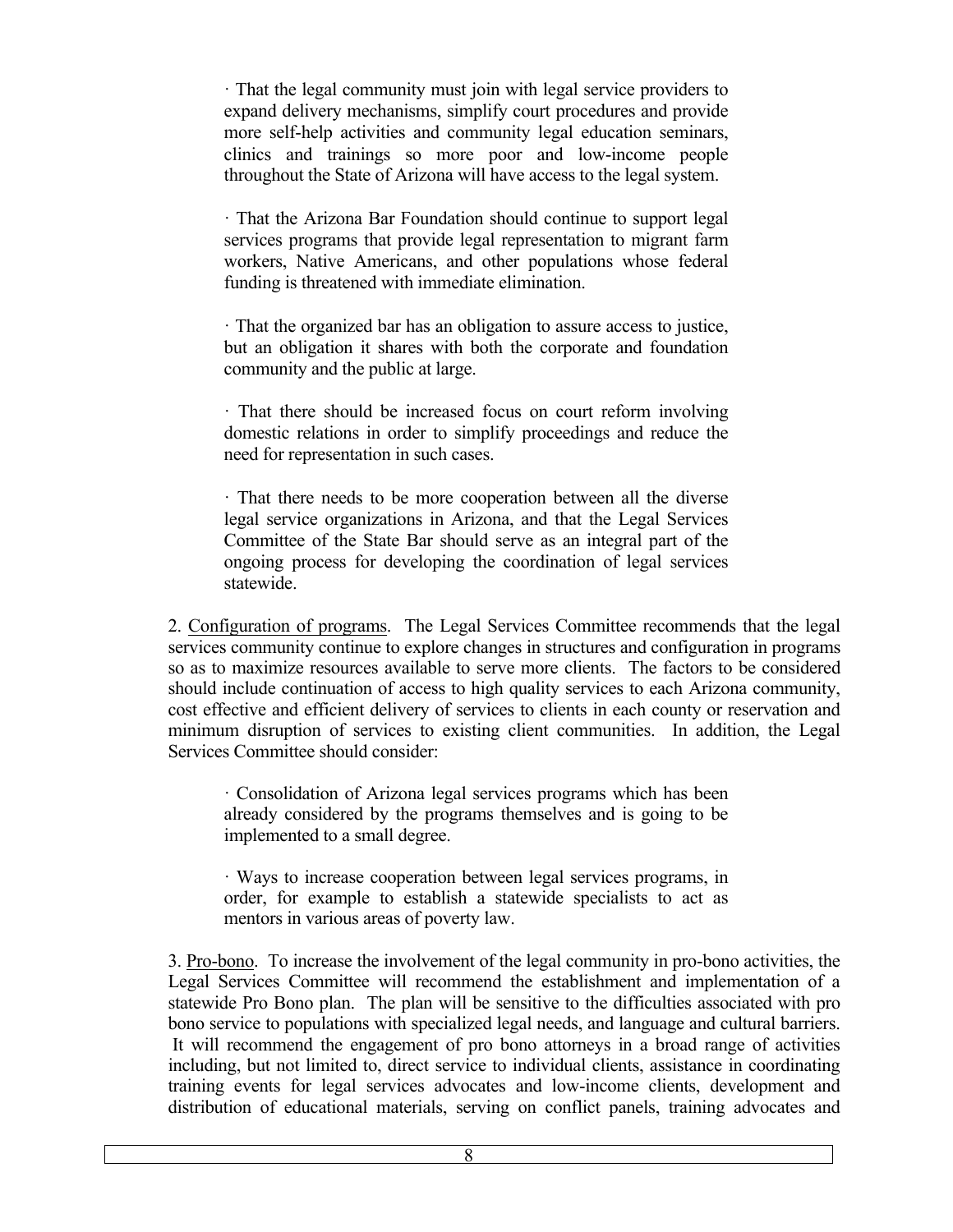participation in client self-help workshops and clinics. It will also recommend ways to increase the utilization of public lawyers. In addition it will:

· Study changing the current voluntary pro bono reporting system to a mandatory one such as Florida has, or, in the alternative, ordering a one-time mandatory pro bono survey of all Arizona attorneys.

· Suggest ways to provide private attorney training for areas of legal services cases.

· Investigate Oregon's voluntary contribution to legal services (\$200) which can be offset by actual pro bono service or mandatory pro bono with a buy out option for committee discussion.

· Suggest ways to provide malpractice coverage - primary or secondary - and back up services - assistance, training, brief banks, reference materials and mentoring.

· Study ways to utilize advice only clinics, e.g. bankruptcy, to expand the current self-help system by such methods as providing recognition within and outside the Bar.

· Study each of the legal services organizations to identify the areas where they need private bar involvement.

· Seek ways to provide expanded pro bono opportunities for law students.

· Suggest ways to offer acceptable pro bono opportunities to public attorneys

· Review the feasibility of a centralized directory of available volunteer attorneys throughout the state.

· Study ways to by develop a "forms bank" of standardized pleadings for every potential legal services case.

· Investigate ways to appeal to attorneys at CLE seminars, such as passing out information concerning federal funding cuts, substantial restrictions on the types of cases that can be accepted and the possibility of all legal aid programs ceasing to exist.

· Discuss ways to recruit attorney intake volunteers to do initial intake, such as a "Lawyer for a Day" program, since attorneys can do quick screening and provide brief service via telephone.

4. Access. Currently, legal services programs provide 27 offices and interview sites throughout the state to provide low-income people access to legal services. However, with a reduction in funds, these offices and sites may no longer be available to meet the increasing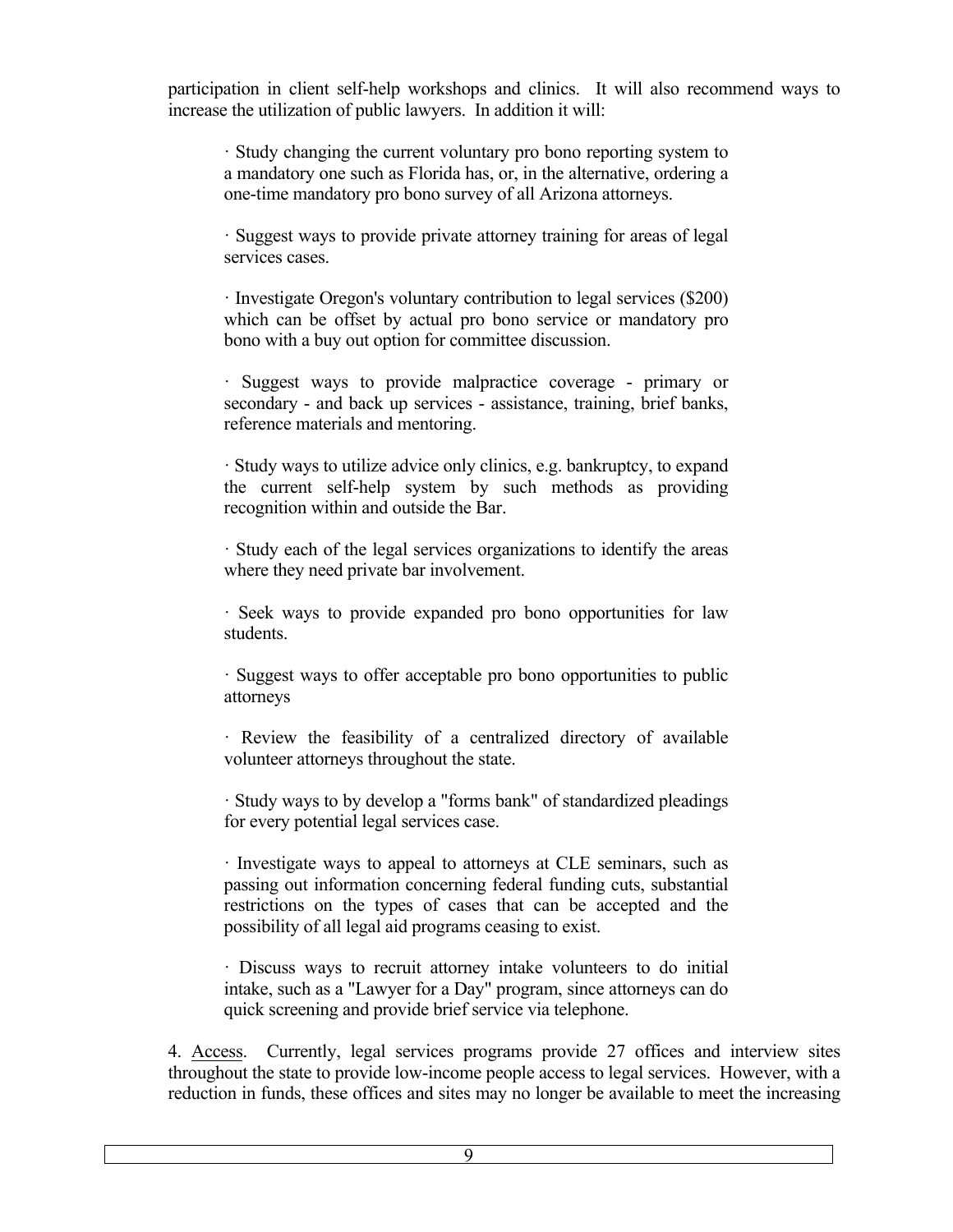demand for assistance. As a result, the Legal Services Committee offers the following additional recommendations for consideration by the legal community:

· The Legal Services Committee should explore the feasibility of a statewide hotline system to provide advice and brief service, referrals, and information. The system should include access to both staff attorneys and private attorneys willing to volunteer their time to respond to client problems. An essential part of the study will be the actual physical location of the hot line and whether or not it will be in a newly created independent agency.

· The Legal Services Committee further recommends that the Administrative Office of the Court bring together the county Superior Court judges and administrators to discuss the expansion of the Self Help Center of the Maricopa County Superior court and other similar programs statewide.

· The Legal Services Committee should investigate the creation of a statewide network of single access point offices for all needs of the poor like the Wellness Center in Amphitheater School District, where the school serves as central point for many health services, day care and other social services.

· The Legal Services Committee should discuss ways to expand ADR services for the poor, to allow telephonic appearances from rural areas and to make video clinics available to rural clients with metro specialists.

· The Legal Services Committee should suggest to the State Bar that at its convention next year it make the entire theme access to legal services by the poor. Then all Bar Sections could make presentations on the issue.

5. High performance and high efficiency. Each legal services provider should maintain high quality staff with adequate knowledge and competence to provide legal assistance to clients in each of the priority areas adopted by the program's board of directors. In order to continue to accomplish this with limited resources, the Legal Services Committee offers the following recommendations:

· The Legal Services Committee should consider the feasibility of providing opportunities to attend State Bar-sponsored continuing legal education at no cost to staff of legal services programs, and at reduced cost to private attorneys who participate in pro -bono programs. In addition, it should consider sponsoring seminars and training events that are geared to the specific educational needs of legal services staff and clients, and enlist private attorneys to assist in providing updated materials and develop new sections to the Arizona Legal Services Practice Manual.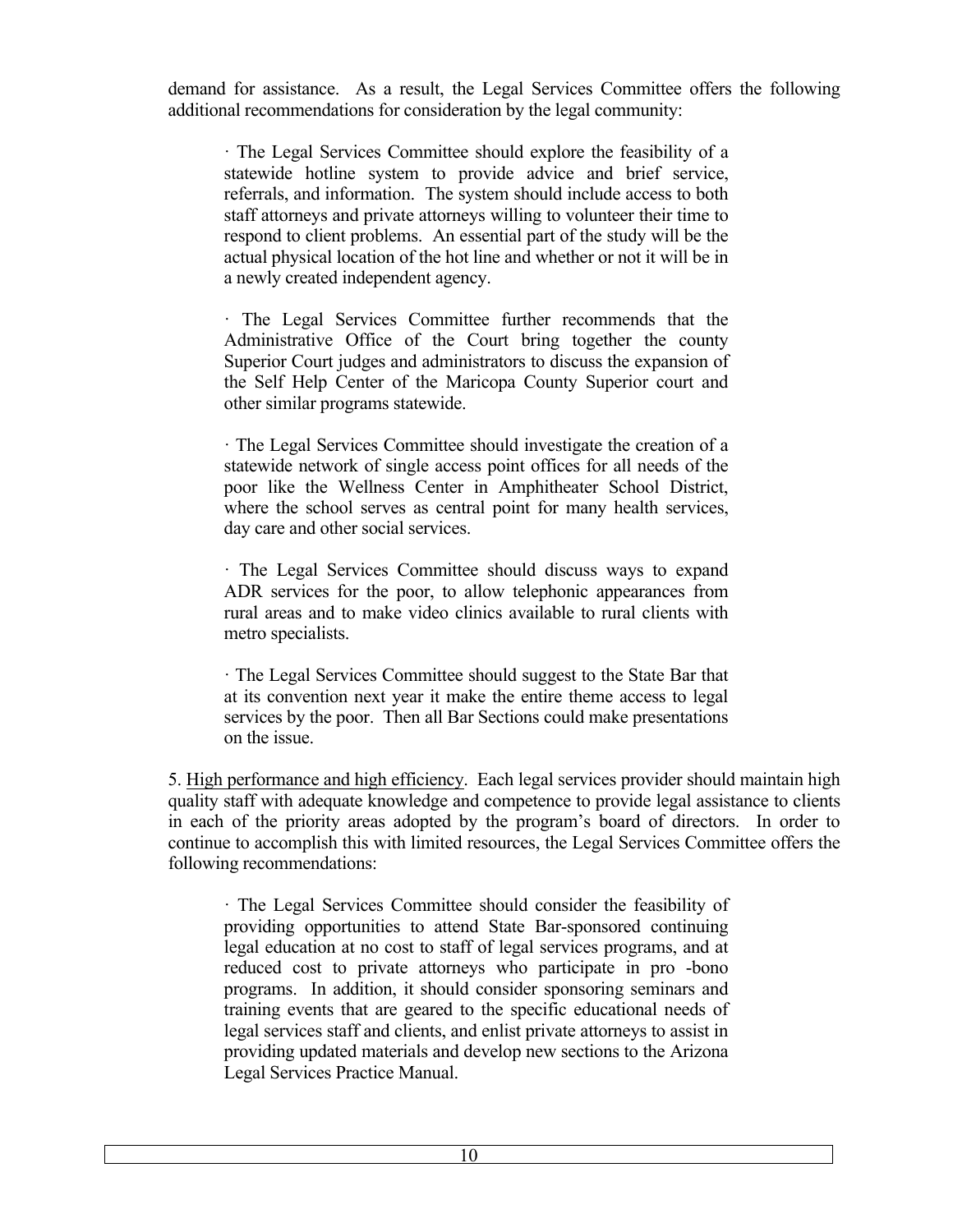· The Legal Services Committee should consider ways to ensure that state support activities currently being provided by Arizona Statewide Legal Services continue to be available to program staff, pro bono attorneys, and to legal services clients.

· The Legal Services Committee should study the use of technology as a means of rendering legal services to the poor.

6. Accountability. The Legal Services Committee supports the continued operation of legal services programs as local, non-profit corporations which are governed by a volunteer board of directors from the community the program serves. Having several independent organizations provides more local control, which is very important in rural areas and reservations, and ensure that program priorities are most closely aligned to local needs. In addition:

· The Legal Services Committee encourages the local boards to continue to provide for adequate oversight to ensure accountability to the client community.

· The Legal Services Committee also supports annual reports from legal services programs as to how they have allocated their resources during the previous year for public dissemination, Board education and fiscal and programmatic accountability.

7. Development and leveraging of resources. The Legal Services Committee recommends that the state and local bar associations continue to support federal funding of legal services for the poor through the Legal Services Corporation. In addition, the Committee recommends considering the formation of a work group which should include representatives of the judiciary, representatives of the legal services providers, and representatives of pro-bono coordinators as well as corporate, foundation, legislative and other public representatives to explore other options for consideration by the legal community for development of additional funds to provide legal assistance for the poor. In addition the Committee should:

· Study ways to develop new types of state funding for legal services including direct appropriations, filing fee surcharges, interest on real estate escrow funds and the assignment of federal block grant funds where appropriate.

· Suggest ways to provide expanded administrative advocacy, including ways that do not require involvement from the private bar.

· Support private fund raising by both the Arizona Bar Foundation and the Equal Justice Foundation (EJF) from attorneys and nonlawyers, including corporate contributions, and study the feasibility of employing filing fees, class action residual funds, settlement terms requiring contributions, punitive damage awards, client donations, state and local government - especially from block grants, Tribal governments in both in-kind and direct contributions.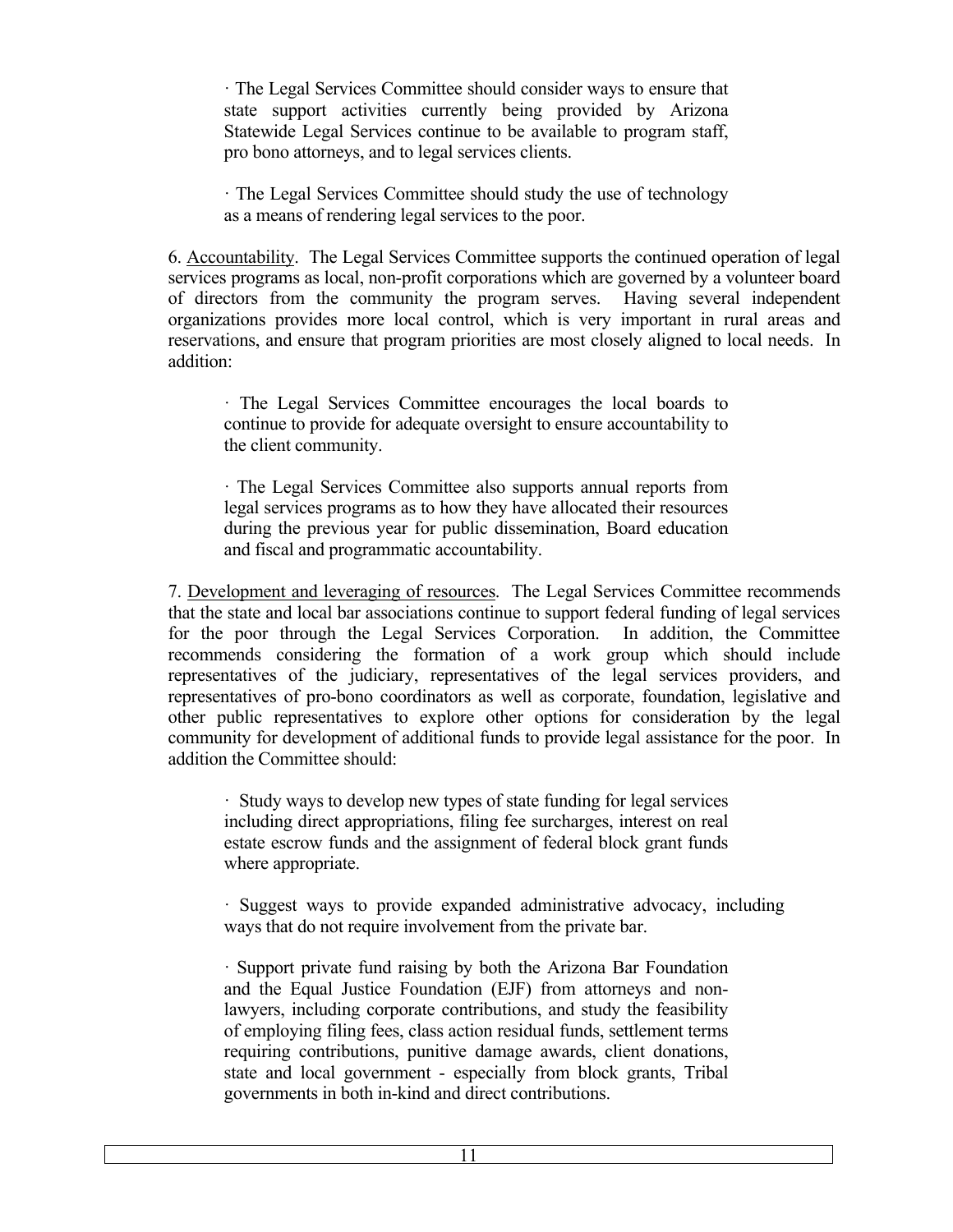· Suggest ways in which the State Bar can help support and defend legal services for the poor.

· Study the creation of fellowships or rotation programs where law firms, corporate law offices and public legal offices assign an associate to work at legal aid for from six months to a year, possibly their first year of employment.